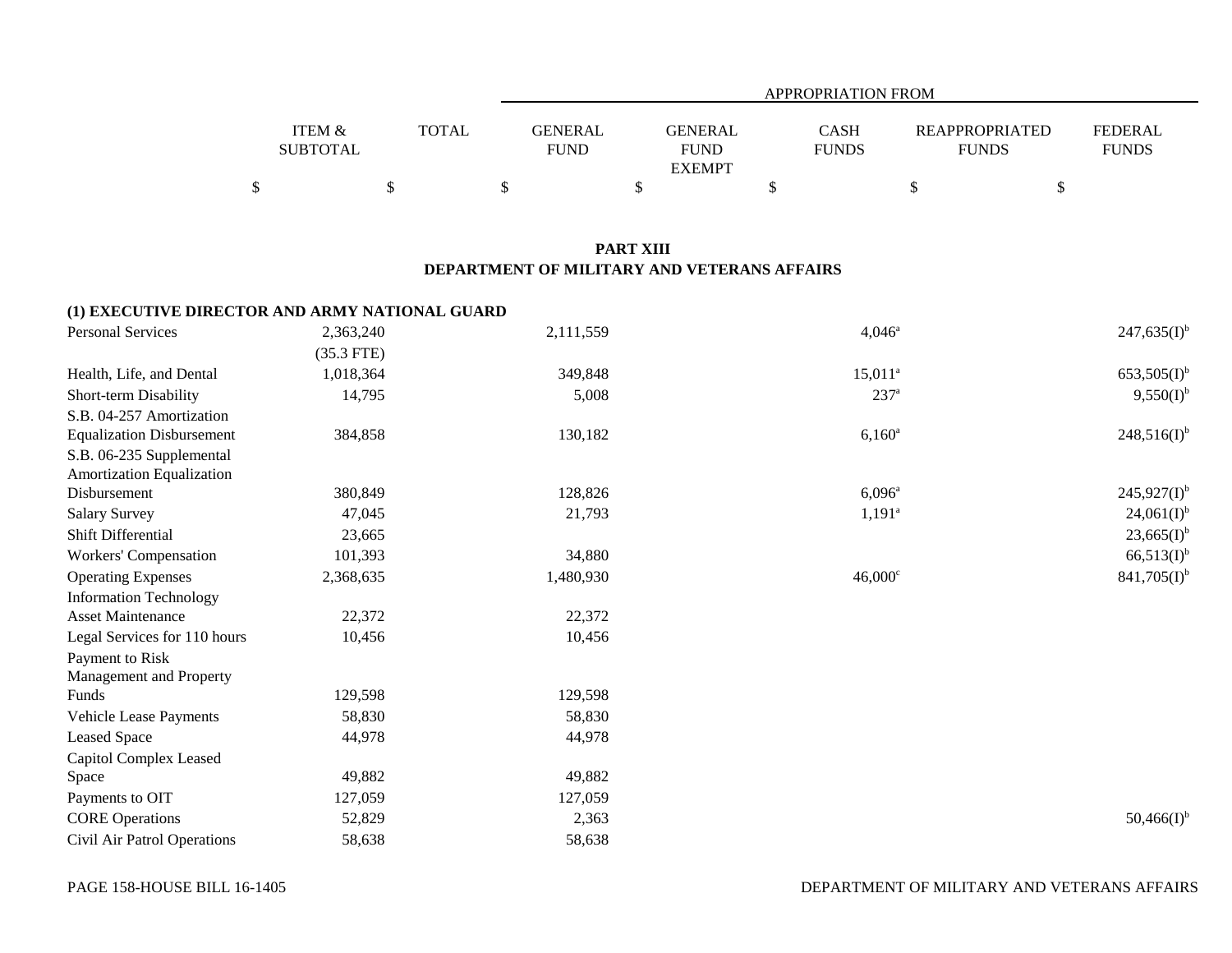|                                              |                           |              | APPROPRIATION FROM            |    |                                                |    |                             |                                       |                                    |
|----------------------------------------------|---------------------------|--------------|-------------------------------|----|------------------------------------------------|----|-----------------------------|---------------------------------------|------------------------------------|
|                                              | ITEM &<br><b>SUBTOTAL</b> | <b>TOTAL</b> | <b>GENERAL</b><br><b>FUND</b> |    | <b>GENERAL</b><br><b>FUND</b><br><b>EXEMPT</b> |    | <b>CASH</b><br><b>FUNDS</b> | <b>REAPPROPRIATED</b><br><b>FUNDS</b> | <b>FEDERAL</b><br><b>FUNDS</b>     |
| \$                                           | \$                        |              | \$                            | \$ |                                                | \$ |                             | \$                                    | \$                                 |
| Local Armory Incentive Plan                  | 46,610                    |              |                               |    |                                                |    | $46,610^a$                  |                                       |                                    |
| Distance Learning<br>Colorado National Guard | 3,000                     |              |                               |    |                                                |    | $3,000^d$                   |                                       |                                    |
| <b>Tuition Fund</b><br>Army National Guard   | 1,296,157                 |              | 496,157                       |    |                                                |    |                             | $800,000$ <sup>e</sup>                |                                    |
| Cooperative Agreement                        | 3,818,873                 |              |                               |    |                                                |    |                             |                                       | $3,818,873(I)^{b}$<br>$(51.5$ FTE) |
|                                              |                           | 12,422,126   |                               |    |                                                |    |                             |                                       |                                    |

<sup>a</sup> Of these amounts, an estimated \$51,163 shall be from armory rental fees and an estimated \$28,188 shall be from the Western Slope Military Veterans' Cemetery Fund created in Section 28-5-708 (1) (a), C.R.S.

<sup>b</sup> These amounts are pursuant to cooperative agreements with the federal government for operations of the Colorado National Guard and are shown for informational purposes only.

 $\textdegree$  This amount shall be from real estate proceeds, pursuant to Section 28-3-106 (1) (s) (I), C.R.S.

<sup>d</sup> This amount shall be from the Distance Learning Cash Fund created in Section 28-3-108, C.R.S.

<sup>e</sup> This amount shall be from the General Fund appropriation to the National Guard Tuition Assistance Fund pursuant to Section 23-3.3-202, C.R.S., in the Department of Higher Education, Colorado Commission on Higher Education Financial Aid, Special Purpose.

| (2) DIVISION OF VETERANS AFFAIRS |  |
|----------------------------------|--|
|----------------------------------|--|

| <b>Veterans Service Operations</b> | 848,303      | 806,106     | $42,197$ <sup>a</sup>  |
|------------------------------------|--------------|-------------|------------------------|
|                                    | $(12.0$ FTE) |             |                        |
| <b>County Veterans Service</b>     |              |             |                        |
| <b>Officer Payments</b>            | 657,280      | 657,280     |                        |
| Colorado State Veterans            |              |             |                        |
| <b>Trust Fund Expenditures</b>     | 803,391      |             | $803,391$ <sup>a</sup> |
| Veterans Assistance Grant          |              |             |                        |
| Program                            | 1,000,000    | 1,000,000   |                        |
|                                    |              | $(0.5$ FTE) |                        |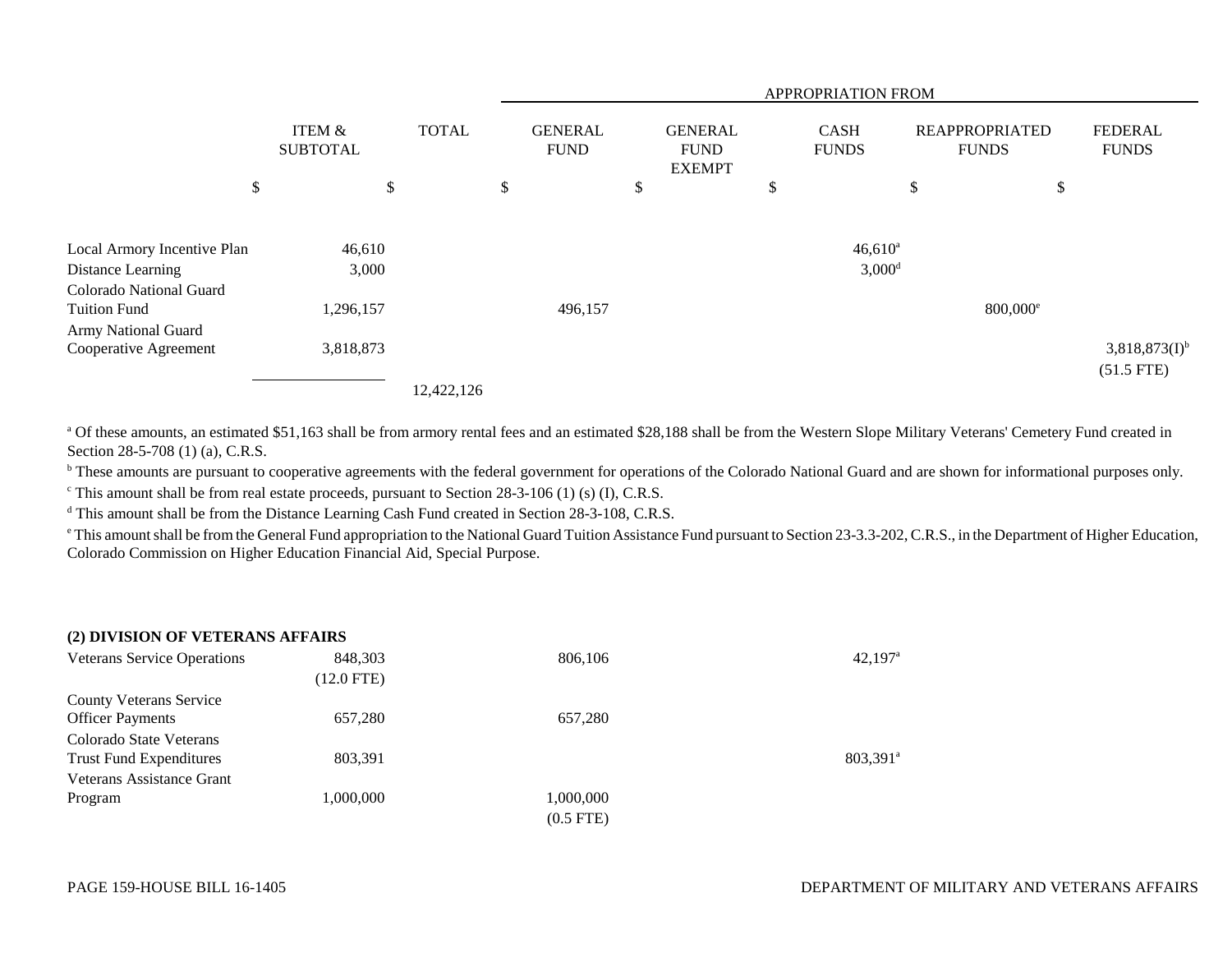|                                           |                           |             |              | <b>APPROPRIATION FROM</b> |         |                                                |    |                             |                                       |                         |
|-------------------------------------------|---------------------------|-------------|--------------|---------------------------|---------|------------------------------------------------|----|-----------------------------|---------------------------------------|-------------------------|
|                                           | ITEM &<br><b>SUBTOTAL</b> |             | <b>TOTAL</b> | GENERAL<br><b>FUND</b>    |         | <b>GENERAL</b><br><b>FUND</b><br><b>EXEMPT</b> |    | <b>CASH</b><br><b>FUNDS</b> | <b>REAPPROPRIATED</b><br><b>FUNDS</b> | FEDERAL<br><b>FUNDS</b> |
|                                           | $\sigma$<br>Ф             |             | Φ<br>Ф       | \$                        |         | \$                                             | \$ |                             | ⊄<br>D                                | \$                      |
| <b>Western Slope Veterans</b><br>Cemetery |                           | 541,516     |              |                           | 186,579 |                                                |    | 238,037 <sup>b</sup>        |                                       | $116,900(I)^c$          |
|                                           |                           | $(5.5$ FTE) | 3,850,490    |                           |         |                                                |    |                             |                                       |                         |

<sup>a</sup> These amounts shall be from the Colorado State Veterans Trust Fund created in Section 28-5-709 (1) (a), C.R.S.

<sup>b</sup> This amount shall be from the Western Slope Military Veterans' Cemetery Fund created in Section 28-5-708 (1) (a), C.R.S.

c This amount shall be from interment fees from the U.S. Department of Veterans Affairs and is shown for informational purposes only.

| (3) AIR NATIONAL GUARD            |              |           |         |                  |
|-----------------------------------|--------------|-----------|---------|------------------|
| <b>Operations and Maintenance</b> |              |           |         |                  |
| Agreement for                     |              |           |         |                  |
| Buckley/Greeley                   | 2,131,596    |           | 392,180 | $1,739,416(I)^a$ |
|                                   | $(26.1$ FTE) |           |         |                  |
| <b>Buckley Cooperative</b>        |              |           |         |                  |
| Agreement                         | 1,115,686    |           |         | $1,115,686(I)^a$ |
|                                   |              |           |         | $(17.5$ FTE)     |
| Security for Space Command        |              |           |         |                  |
| <b>Facility at Greeley</b>        | 245,422      |           |         | $245,422(I)^a$   |
|                                   |              |           |         | $(5.0$ FTE)      |
|                                   |              | 3,492,704 |         |                  |

<sup>a</sup> These amounts are pursuant to cooperative agreements with the federal government for operations of the Colorado National Guard and are shown for informational purposes only.

## **(4) FEDERAL FUNDED PROGRAMS**

| Federal Funded Programs |             |                    |
|-------------------------|-------------|--------------------|
| <b>Operations</b>       | 205,646,369 | $205,646,369(I)^a$ |
|                         |             | $(1,239.0$ FTE)    |
|                         | ---------   |                    |

205,646,369